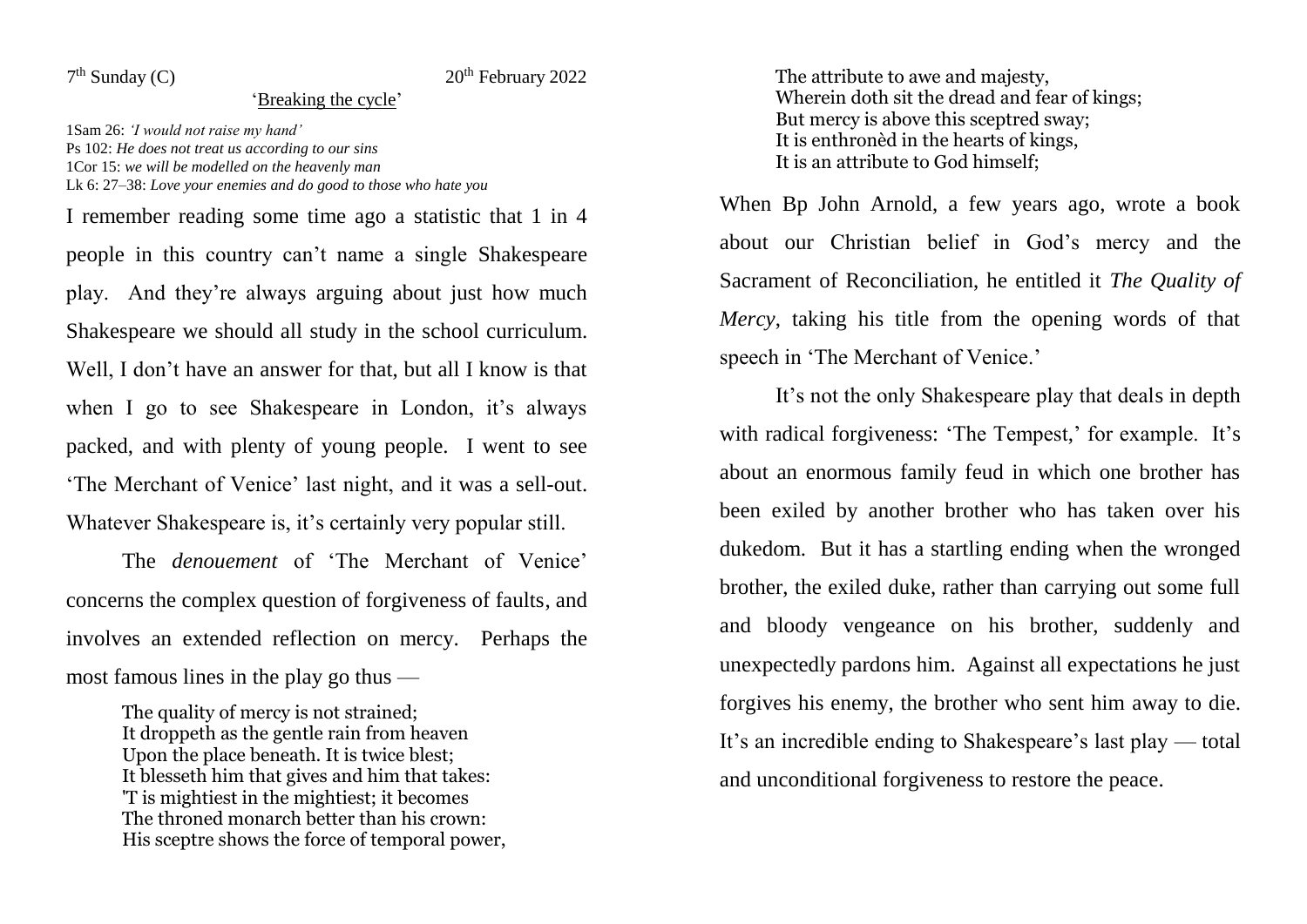The experience of human history is that people *can* turn away from hatred and make a difference, but someone has to make a start. We saw it with the ending of apartheid in the early 1990s in South Africa; in the collapse in 1989 of the communist system across the former Soviet bloc; and in Northern Ireland in the 'Good Friday agreement' of 1998: at some point, some leader or other had to have the guts to say 'enough is enough' and call a halt to the aggression. Somewhere along the line, someone had to break the cycle of violence and recrimination and argument, and make a unilateral move for peace. Retaliation and counter-retaliation only escalates a war. Eventually someone (perhaps just one person) has to stop tit-for-tat first, someone has to opt for peace first.

On a more local level, I will never forget the words of the parents of the stabbed teenager, Jimmy Mizen, back in 2008 in Lewisham, S. London, who used their very first press statement after Jimmy died to express forgiveness of his killer — and have since gone on to campaign widely for peace and reconciliation. People like this have found it

in themselves to summon up from within their long experience of a Christian faith the courage to preach peace and not anger; reconciliation and not revenge.

It's the message of today's readings. In the Old Testament, David is exemplary in this matter of peacemaking, as we heard in the  $1<sup>st</sup>$  reading. King Saul is so jealous of David's popularity and is pursuing him to kill him. But even when David has this opportunity to kill Saul, he doesn't take it: he doesn't want vengeance, he wants peace with Saul alive, and he knows that peace is better achieved by compassion than by further violence.

And then there are Jesus's powerful words in the Gospel passage this morning (evening). I was thinking that to have given us real focus we might just have heard those opening words from Lk 6: *I say this to you who are listening: Love your enemies, do good to those who hate you, bless those who curse you, pray for those who treat you badly.* (x 2) It's incredibly direct, practical, and relevant advice for our human relationships, to counter our regular failures in treating one another well. Jesus urges us